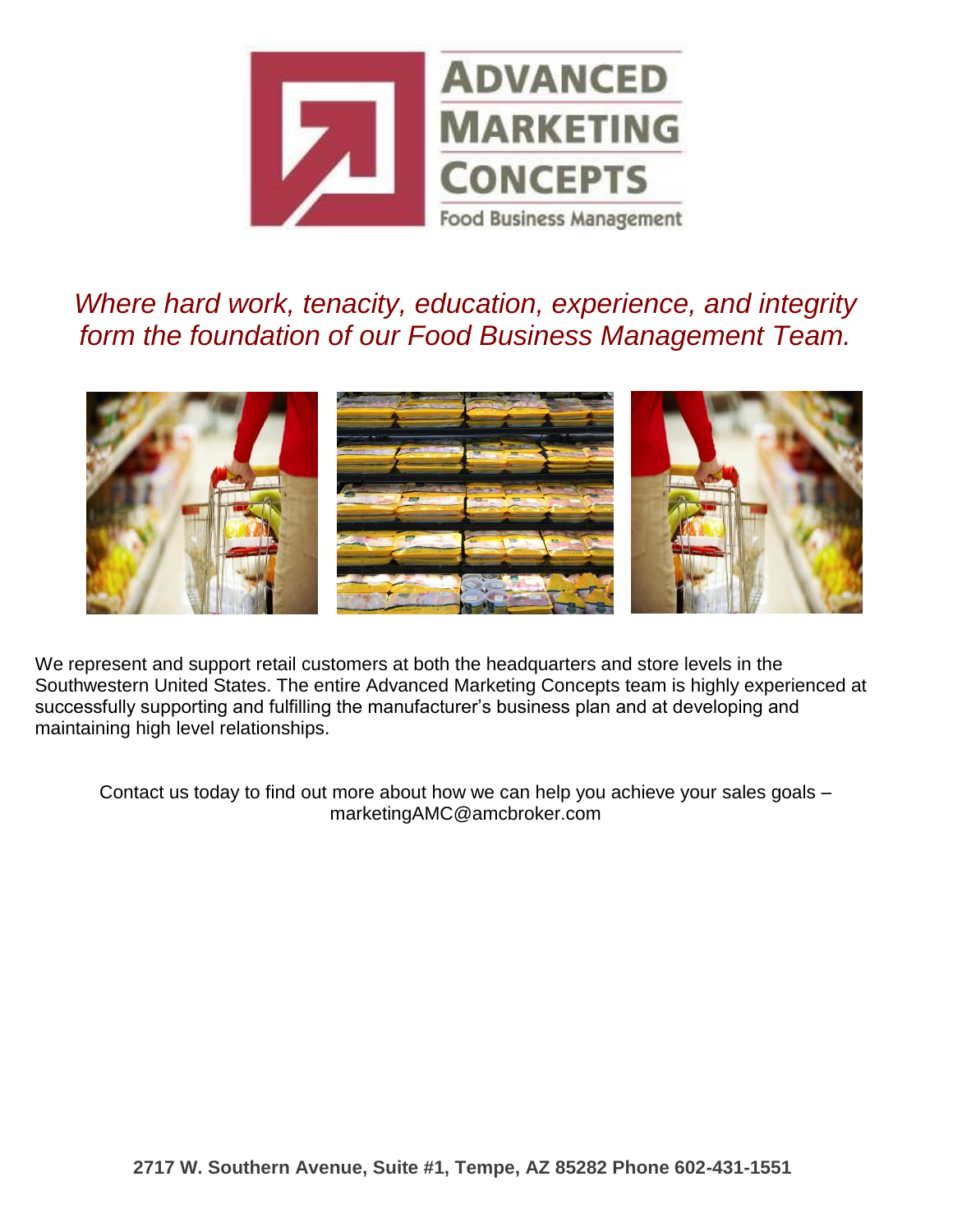

Advanced Marketing Concepts, Inc. was started in June of 1991, by Bill Claflin, as an Arizona Corporation.

### *Company Mission:*

Advanced Marketing Concepts was founded to be the best at what it does. Our vision:

- To specialize in protein-based products; both perishable and frozen.
- To cater to food manufacturers that understand marketing and how to sell value added products.
- To effectively represent both the client and Advanced Marketing Concepts in a professional manner.

## *Specialization:*

- Fresh and Frozen Meat Department Products.
- Service Deli Department Products.
- Formulized Custom Seasonings.

## *Retail Store Support:*

Advanced Marketing Concepts offers professionally trained field staff qualified to address cold chain issues, deliver new item instructions, and provide comprehensive hands-on training. AMC's skilled team also provides:

- Consistent retail coverage and, if necessary, on an emergency basis.
- Monthly inventory management.
- Conduct Quality Assurance and Temperature Reports on perishable items on a 4-6 week cycle.
- Field representation to set displays and POS.
- Perform market surveys as requested by manufacturer.
- Strong coordination with product demonstrations.
- Reset coverage.
- Product Quality reporting on any issues.

AMC's team provides dynamic solutions, enthusiastic support, and positive results.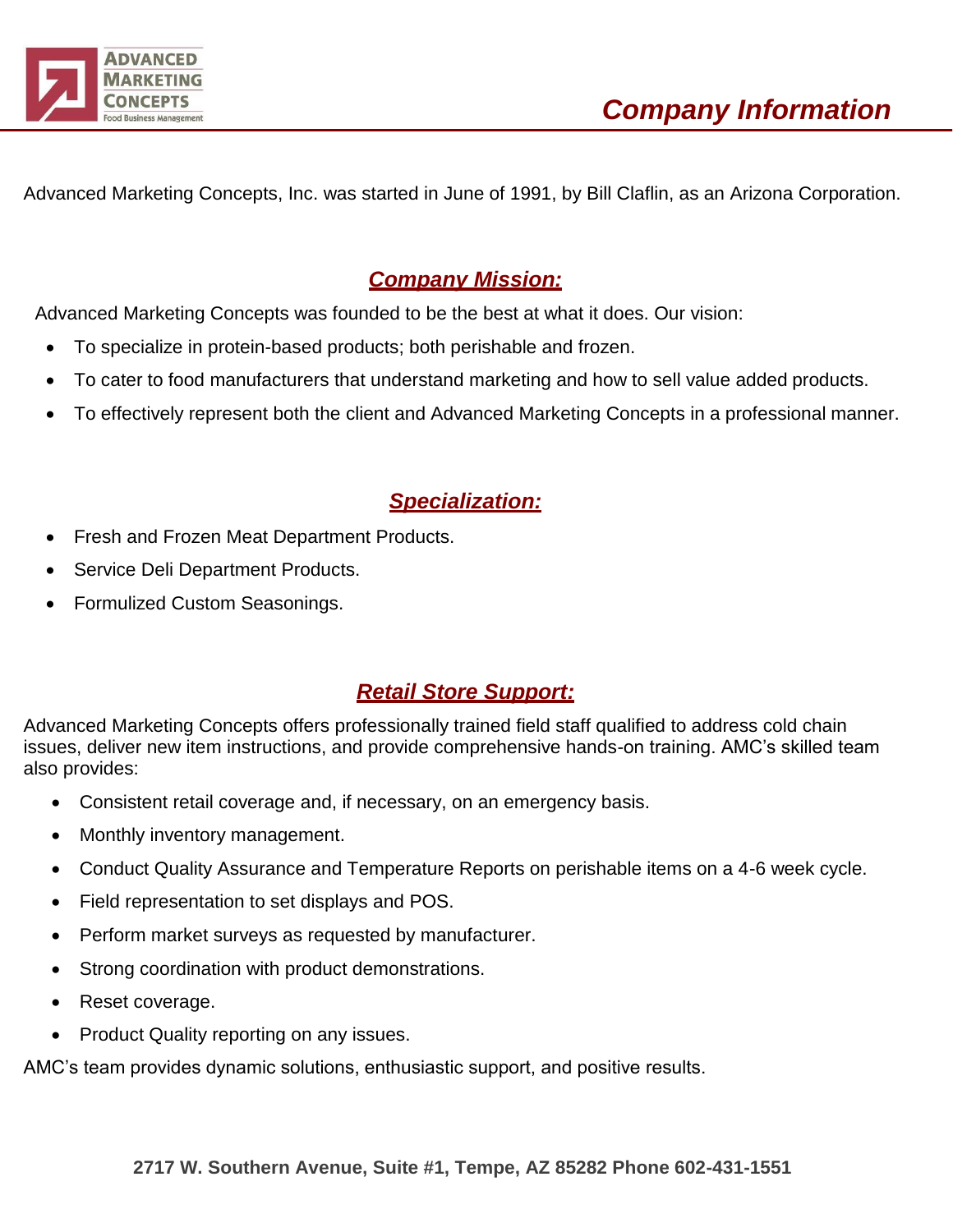

# *Principal Manufacturers*



<https://sandersonfarms.com/> <https://eversonspice.com/> <https://butterball.com/> <https://acmesmokedfish.com/>









<https://hometownbagel.com/> <https://bih-us.com/> <https://seaboardfoods.com/> <https://blackwing.com/>















<https://lamexicanasalsa.com/> <https://johnsoulesfoods.com/> <https://hickoryfarms.com/> <https://verdefarms.com/>



<https://dailysmeats.com/> Email Coming Soon

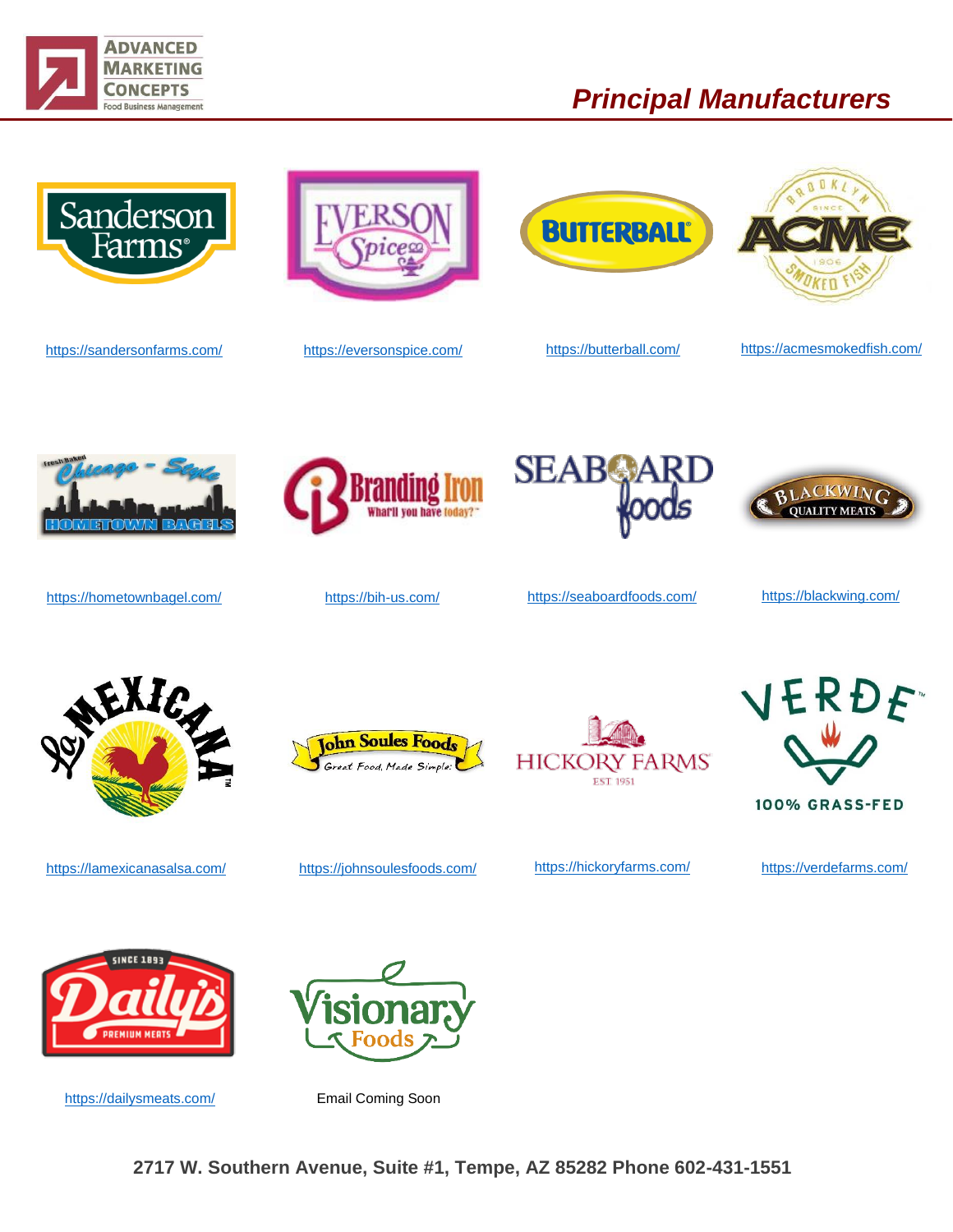

# *Principal Customers*



<https://albertsons.com/>





<https://safeway.com/> <https://smithsfoodanddrug.com/>



<https://vons.com/>



<https://bashas.com/> <https://foodcity.com/>







<https://sprouts.com/> <https://freshthyme.com/> https://freshthyme.com/ <https://frys.com/>



# *Principal Distributors*







<https://www.kehe.com/> <https://www.sherwoodfoods.com/> <https://www.harvestfooddistributors.com/>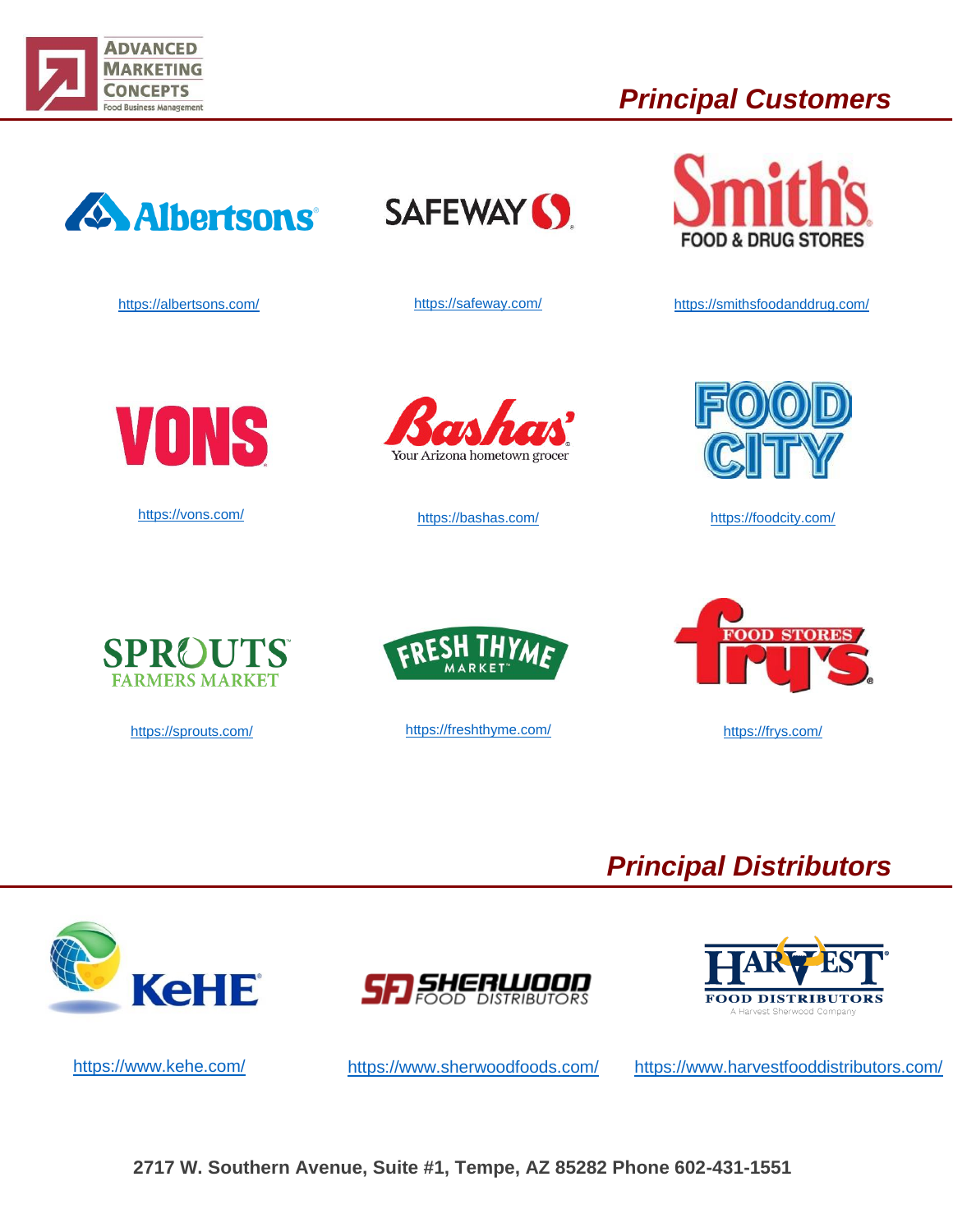

### **Bill Claflin - President / Sales Manager**

Bill has spent over 45 years in the food industry, with 40 of those years in the Arizona Marketplace. He spent 17 years with Foster Farms, with his last position as General Manager of Arizona, for Sales and Distribution. Bill started Advanced Marketing Concepts in 1991 after Foster Farms closed down their distribution center in Arizona. Bill is a graduate of California State University, Stanislaus, with an MBA degree.

### **Mike Scipione - Vice President of Sales & Marketing**

Mike previously worked for Advanced Marketing Concepts 21 years ago. He returned and started his position as the Vice President of Sales and Marketing in October of 2020. Mike spent 19 years at Acosta Sales and Marketing where he began in a Business Manager role and finished as the General Manager, Senior Director for Arizona. He has spent the last 2 years working for AFB Food Brokerage as their Division Manager for Arizona. Mike is a graduate of Arizona State University.

#### **AnnaLee Terrin – Sales & Marketing Manager**

AnnaLee Terrin graduated from Arizona State University in Phoenix, Arizona with her Bachelors of Science in Dietetics where she heavily focused on Food and Nutrition Management. She has led many educational classes on nutrition and cooking focusing on current and upcoming trends. She enjoys promoting and learning about new, exciting, food innovations that keep our manufactures steps ahead of their competitors. Her background is not only in food but heavily focused in customer service skills stemming from her past as being a Maître D to also being the Customer Service Representative here at Advanced Marketing Concepts.

#### **Jessica Dobis – Sales & Marketing Analyst**

Jessica graduated from Boise State University in 2015 with a Bachelor of Arts degree in Communication. She relocated to the Phoenix Area from Boise, Idaho where she began her career in the consumer products industry. She was a dedicated field sales representative for 3 years. In January 2020, she started this new position as Sales and Marketing Analyst.

#### **Jan Walters – Office Manager**

Jan joined Advanced Marketing Concepts in 2015. She has many years of customer service and is thorough at following up on day-to-day business. She will address all customer service issues including daily purchase orders and transportation.

#### **Ken Taylor – Field Sales Representative**

Ken has over 40 years of experience in the food business in Arizona. He grew up in his family's food distribution company, Taylor Brothers Wholesale Distributors. Before coming to Advanced Marketing Concepts in 2014, Ken worked at several food brokerage firms with experience in meat, deli and food service.

#### **Tom Tornabene – Field Sales Representative**

Tom has spent many years in sales and most recently successfully managed his own real estate company. He also has experience from working with Campbell Soup Company and Nestle USA.